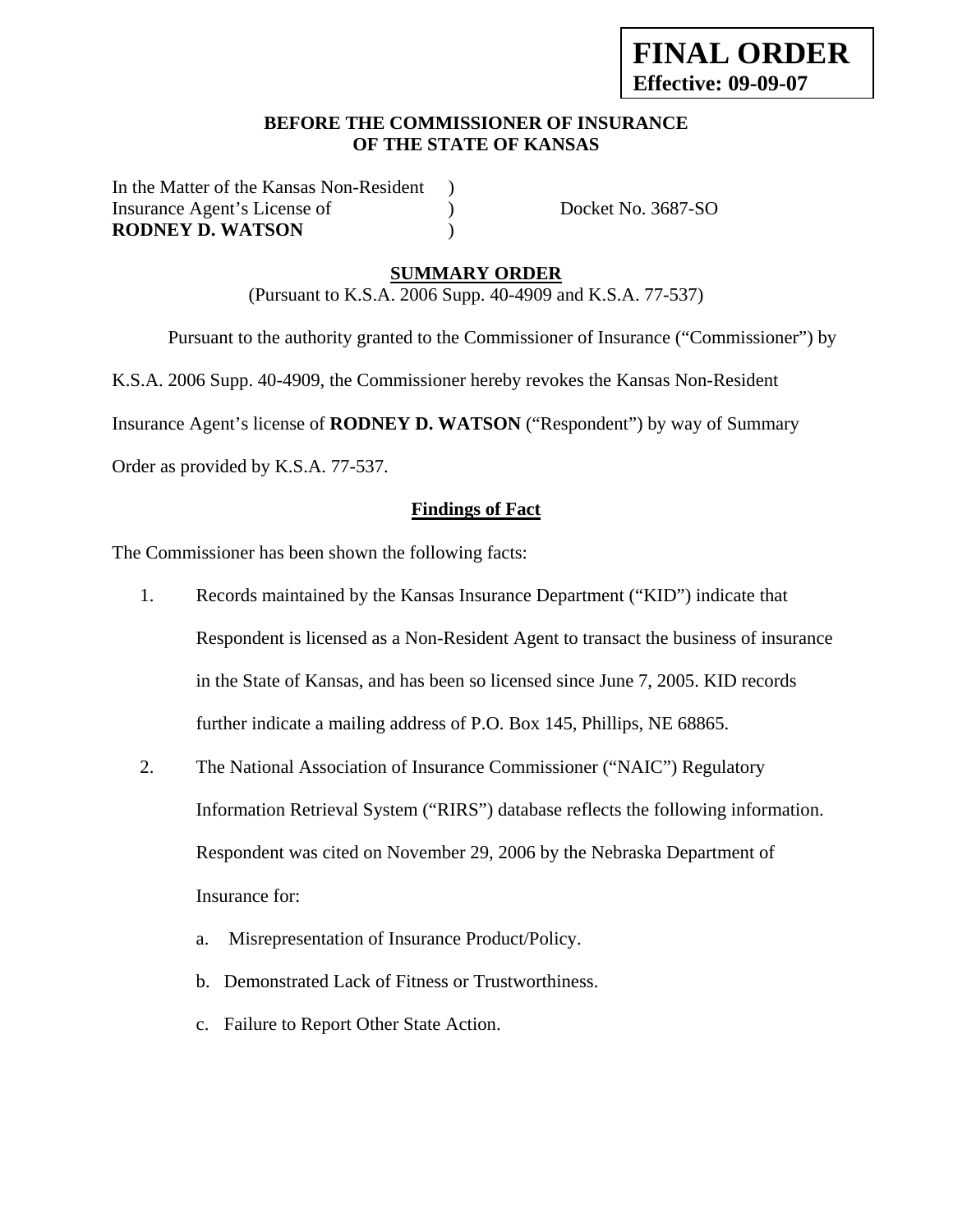- d. Respondent was fined One Thousand Five Hundred Dollars and No Cents (\$1,500.00).
- 3. On April 16, 2007, KID Producers Division Director LeRoy Brungardt ("Mr. Brungardt") wrote Respondent requesting a copy of the Nebraska Order effective November 29, 2006.
- 4. On May 1, 2007, Mr. Brungardt wrote Respondent again indicating KID had not received a response and requesting the information by May 15, 2007.
- 5. As of July 10, 2007, Respondent had not complied with the KID requests for information regarding the disciplinary action taken by the Nebraska Department of Insurance.

## **Applicable Law**

K.S.A. 2006 Supp. 40-4909 provides, in pertinent part:

- (a) The commissioner may deny, suspend, revoke or refuse renewal of any license issued under this act if the commissioner finds that the applicant or license holder has:
	- (2) Violated;
		- (A) Any provision of chapter 40 of the Kansas Statutes Annotated, and amendments thereto, or any rule and regulation promulgated thereunder
		- (C) any insurance law or regulation of another state; or
	- (8) Used any fraudulent, coercive or dishonest practice, or demonstrated any incompetence, untrustworthiness or financial irresponsibility in the conduct of business in this state or elsewhere.
- (b) In addition, the commissioner may suspend, revoke, or refuse renewal of any license issued under this act if the commissioner finds that the interests of the insurer or the insurable interests of the public are not properly served under such license.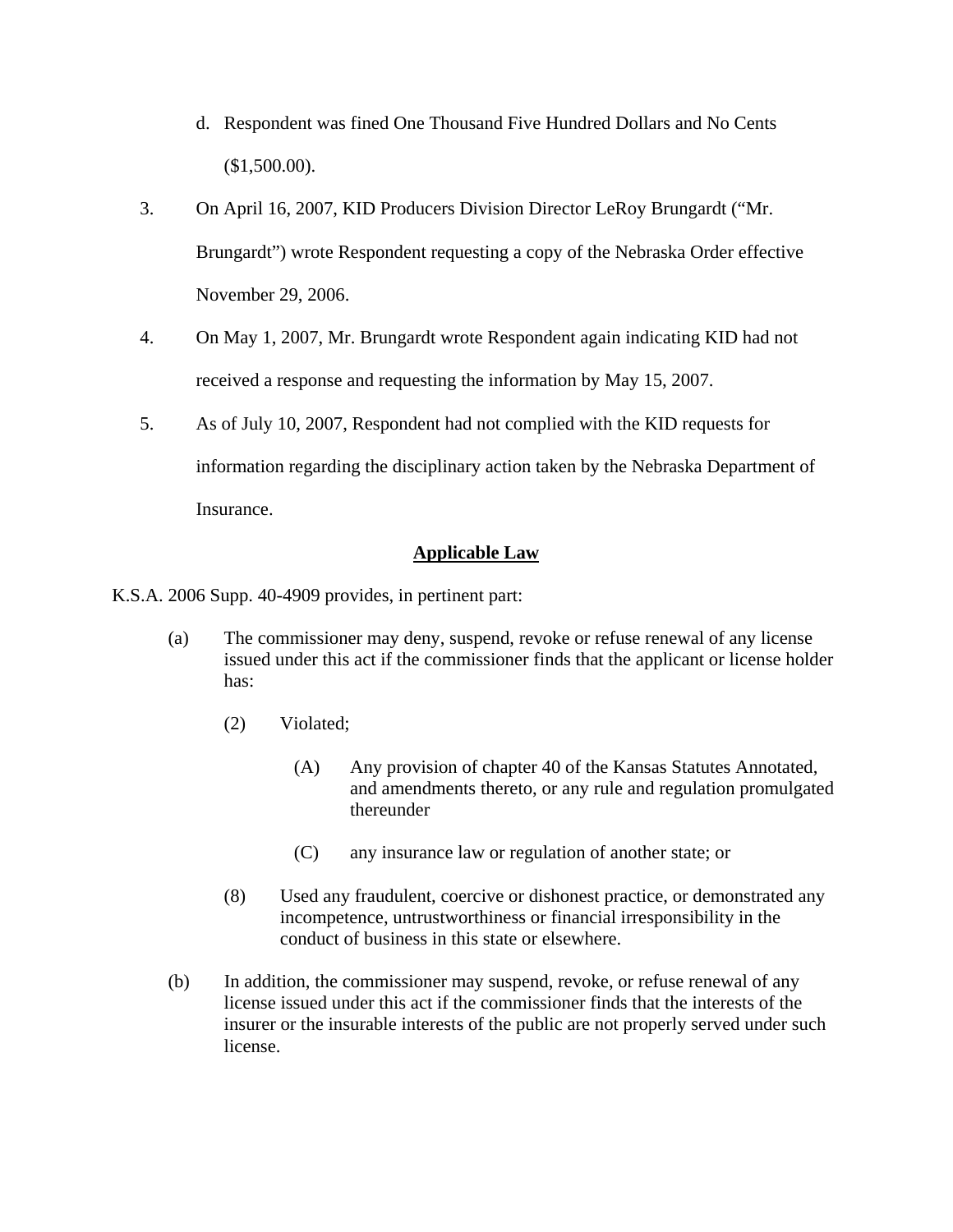K.A.R. 40-7-9 states, in pertinent part:

Each person licensed in this state as an insurance agent shall report the following to the commissioner of insurance within 30 days of occurrence:

(a) Each disciplinary action on the agent's license or licenses by the insurance regulatory agency of any other state or territory of the United States.

#### **Conclusions of Law**

- 6. The Commissioner has jurisdiction over Respondent as well as the subject matter of this proceeding, and such proceeding is held in the public interest.
- 7. The Commissioner concludes Respondent violated K.S.A. 2006 Supp. 40-  $4909(a)(2)(A)$  by failing to report disciplinary action by another state within 30 days pursuant to K.A.R.  $40-7-9(a)$ .
- 8. The Commissioner concludes Respondent violated K.S.A. 2006 Supp. 40-4909(a)(8) demonstrating incompetence in failing to report disciplinary action by another state within 30 days pursuant to K.A.R. 40-7-9(a).
- 9. The Commissioner concludes the insurable interests of the public are not properly served under Respondent's license pursuant to K.S.A. 2006 Supp. 40-4909(b).
- 10. Accordingly, the Commissioner concludes that sufficient grounds exist for the revocation of the insurance agent's license of Respondent pursuant to K.S.A. 2006 Supp. 40-4909 and K.A.R. 40-7-9.
- 11. Based on the facts and circumstances set forth herein, it appears that the use of summary proceedings in this matter are appropriate, in accordance with the provisions set forth in K.S.A. 77-537(a), in that the use of summary proceedings does not violate any provision of the law and the protection of the public interest does not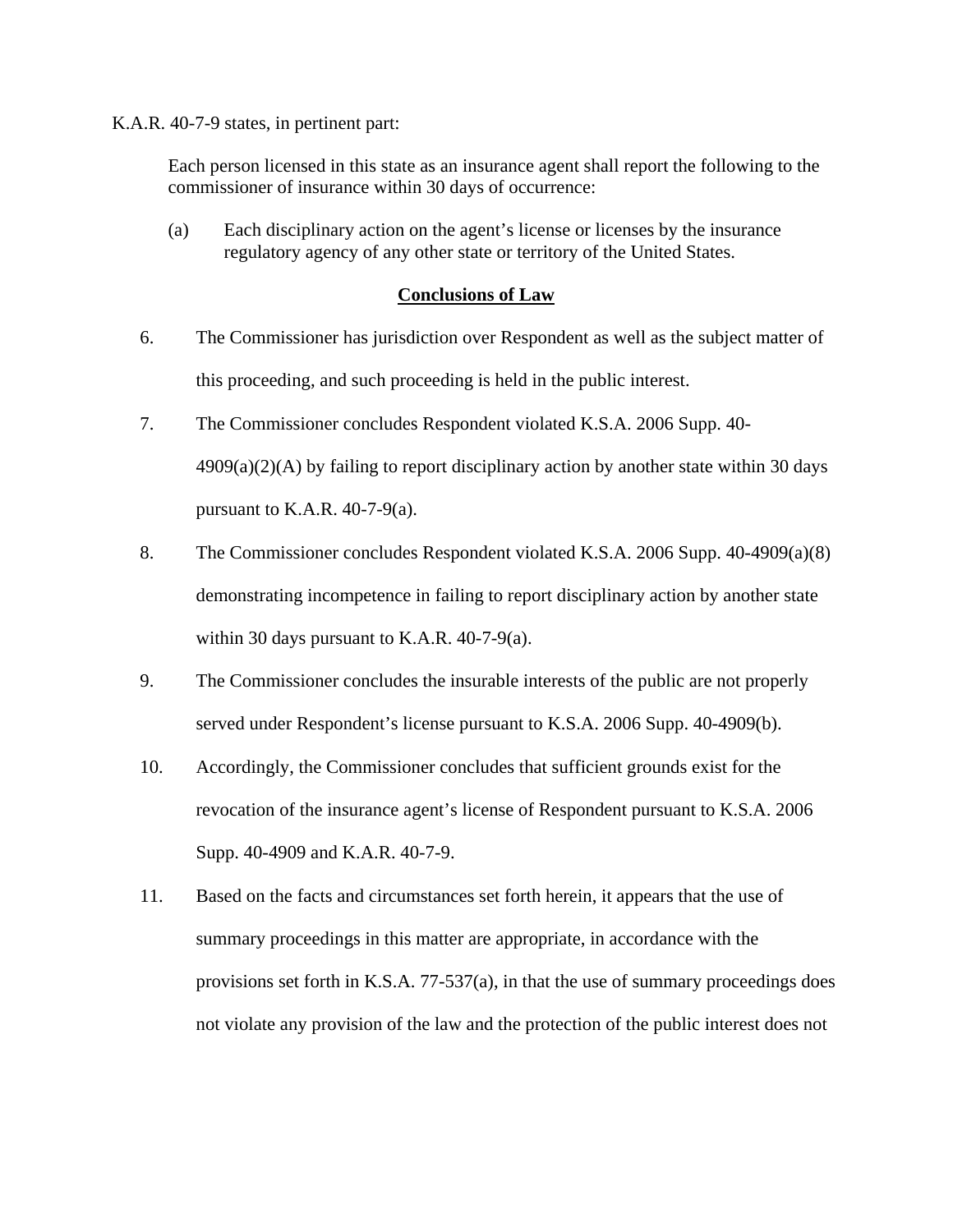require the KID to give notice and opportunity to participate to persons other than RODNEY D. WATSON.

## **IT IS THEREFORE OREDERED BY THE COMMISSIONER OF INSURANCE THAT**

the Kansas Non-Resident Insurance Agent's License of RODNEY D. WATSON is hereby

**REVOKED.** 

**IT IS FURTHER ORDERED** that Respondent RODNEY D. WATSON shall **CEASE** and

**DESIST** from the sale, solicitation or negotiation of insurance and/or receiving compensation deriving from the sale, solicitation or negotiation of insurance conducted after the effective date of this Order.

#### **Notice of Right to Hearing or Appeal**

RODNEY D. WATSON ("Respondent") is entitled to a hearing pursuant to K.S.A. 77-537, the Kansas Administrative Procedure Act. If Respondent desires a hearing, he must file a written request for a hearing with:

 John W. Campbell, General Counsel Kansas Insurance Department 420 S.W.  $9<sup>th</sup>$  Street Topeka, Kansas 66612

This request must be filed within fifteen (15) day from the date of service of this Order. If you request a hearing, the Kansas Insurance Department will notify you of the time and place of the hearing and information on procedures, right of representation, and other rights of parties relating to the conduct of the hearing, before commencement of the same.

If a hearing is not requested in the time and manner stated above, this Order shall become effective as a Final Order upon the expiration of a time for requesting a hearing, pursuant to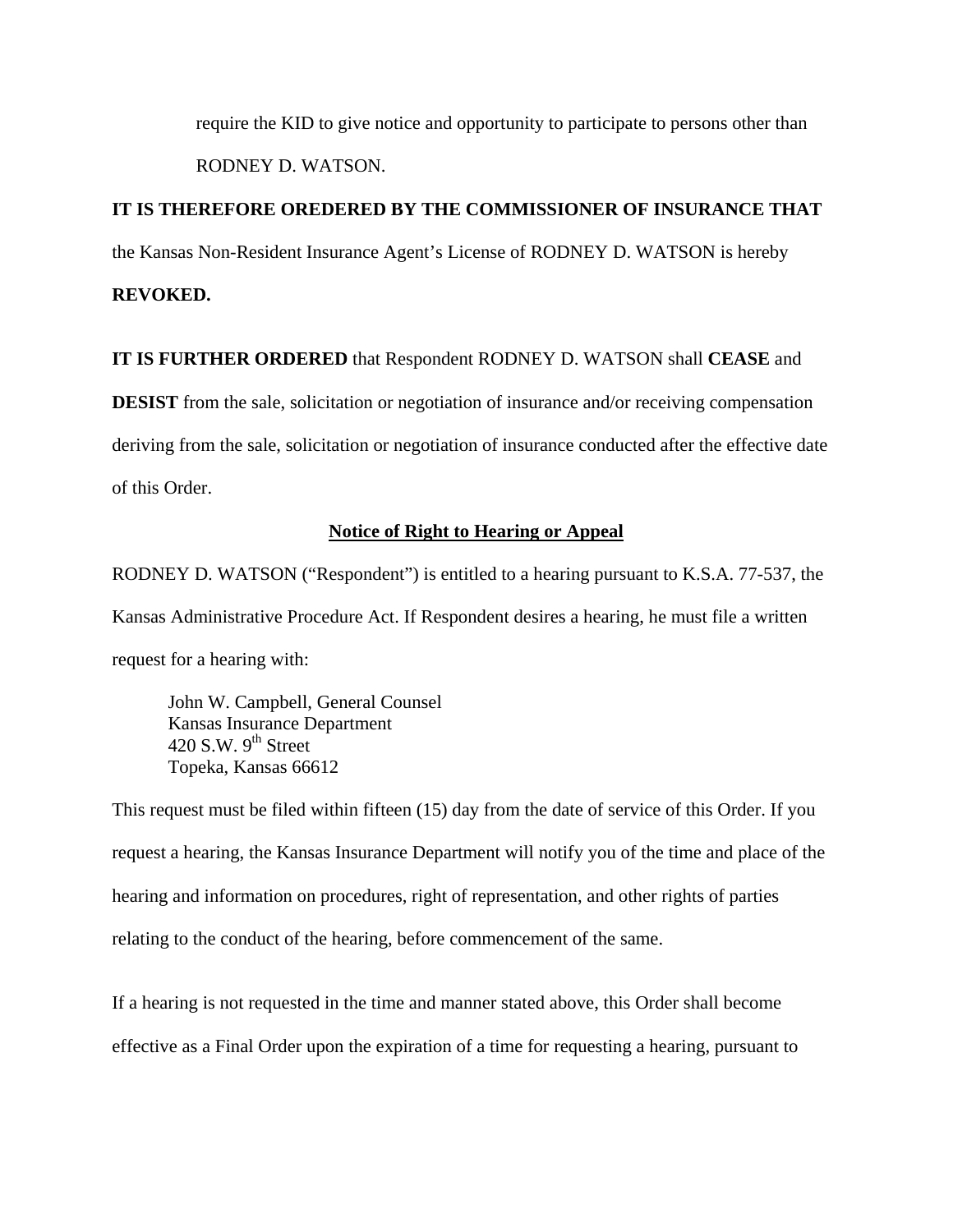K.S.A. 77-613. In the event that you file a petition for judicial review, pursuant to K.S.A. 77-

613(e), the agency officer to be served on behalf of the Kansas Insurance Department:

 John W. Campbell, General Counsel Kansas Insurance Department  $420$  S.W.  $9<sup>th</sup>$  Street Topeka, Kansas 66612

# **IT IS SO ORDERED THIS \_14th\_ DAY OF \_\_\_AUGUST\_\_\_, 2007 IN THE CITY OF TOPEKA, COUNTY OF SHAWNEE, STATE OF KANSAS.**



 $\frac{1}{s}$  Sandy Praeger Sandy Praeger Commissioner of Insurance

 \_/s/ John W. Campbell\_\_\_\_\_ John W. Campbell General Counsel

Prepared and Submitted By:

\_/s/ Zachary J.C. Anshutz\_\_\_\_\_\_\_\_\_\_ Zachary J.C. Anshutz Staff Attorney